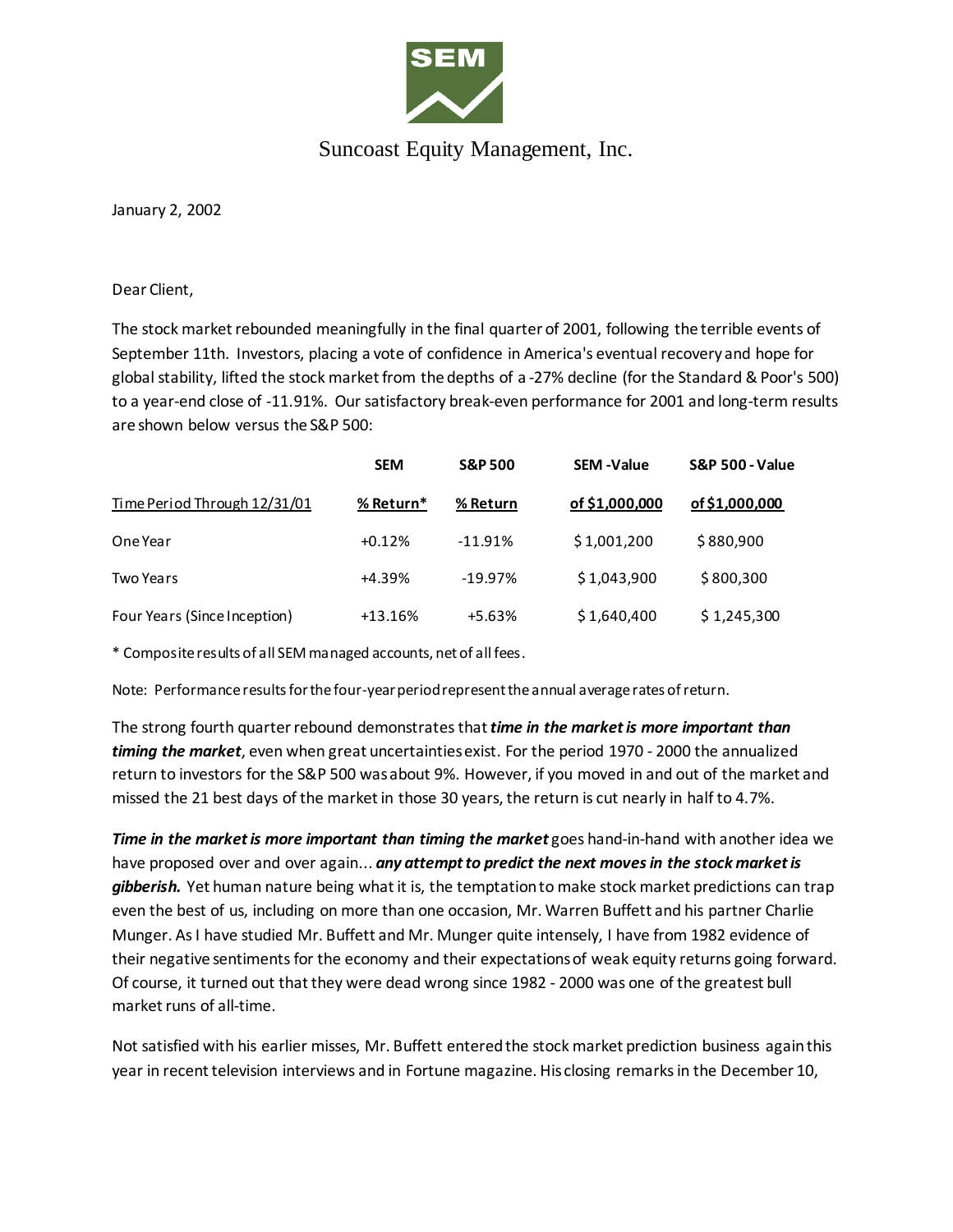2001 Fortune article are: "I would expect now to see long-term returns run somewhat higher in the neighborhood of 7% after costs."

Interestingly, these statements are from the same man who has consistently stated that the only meaningful value of a stock market or economic forecaster is that they make fortune-tellers look good.

So in print, the best investor of our time if not of all-time, violated his basic principle of sound investing. My point is nobody knows what the stock market will return next month, next week or even in the next ten years, not even Mr. Buffett. Furthermore, the rub here is that although Mr. Buffett seemed to have violated his principle of being against making market performance forecasts, he never let his gut feelings for the market environment creep into his actual investment decision process. His focus, like that of SEM, is on part ownership of fine businesses, not the ups and downs of the stock market. No matter what my gut feelings are about the market environment, it never corrodes the **Suncoast Equity Management -Disciplined Investment System (SEM-DIS)**.

If Mr. Buffett had asked me how to close his well-written article, I would have said: "the current environment strengthens our long term belief that investing in companies that have (1) a heavy emphasis on cash generating characteristics, (2) a strong balance sheet position, (3) a consistent operating track record and (4) a managerial reluctance towards unsuitable capital allocation decisions, are likely to enjoy increased recognition in future years by selectors of common stocks." End of story, and I would leave the stock market predictions to the fortune-tellers on CNBC.

Our **SEM-DIS** objective to become part owners in a small collection of businesses, that meet the above criteria and are not too expensive by our measurements, is well intact as evidenced by two back-to-back years of minimal investment returns, albeit terrific relative returns, in a market that declined 20%.

The companies in our portfolio are outstanding businesses, which are rarely greatly undervalued and are not always well understood. Since all of our companies generate substantial excess cash each year, one important use is to reinvest this excess cash into new product development. One factor that is not well understood is the powerful cycle of increasing cash invested in research & development (R&D) and its long-term effects on future profit growth. A sample of our important holdings are listed below to demonstrate this idea:

|                 |                | 1991    |       | 1995    | 2000              |  |
|-----------------|----------------|---------|-------|---------|-------------------|--|
| (\$ Millions    | <u>R&amp;D</u> | Profits | R&D   | Profits | R&D<br>Profits    |  |
| Amgen           | \$121          | \$98    | \$452 | \$538   | $$845$ $$1,139$   |  |
| Medtronic \$117 |                | \$179   | \$226 | \$312   | \$935<br>\$578    |  |
| Microsoft       | \$235          | \$279   | \$860 | \$1,453 | $$3,772$ $$9,421$ |  |